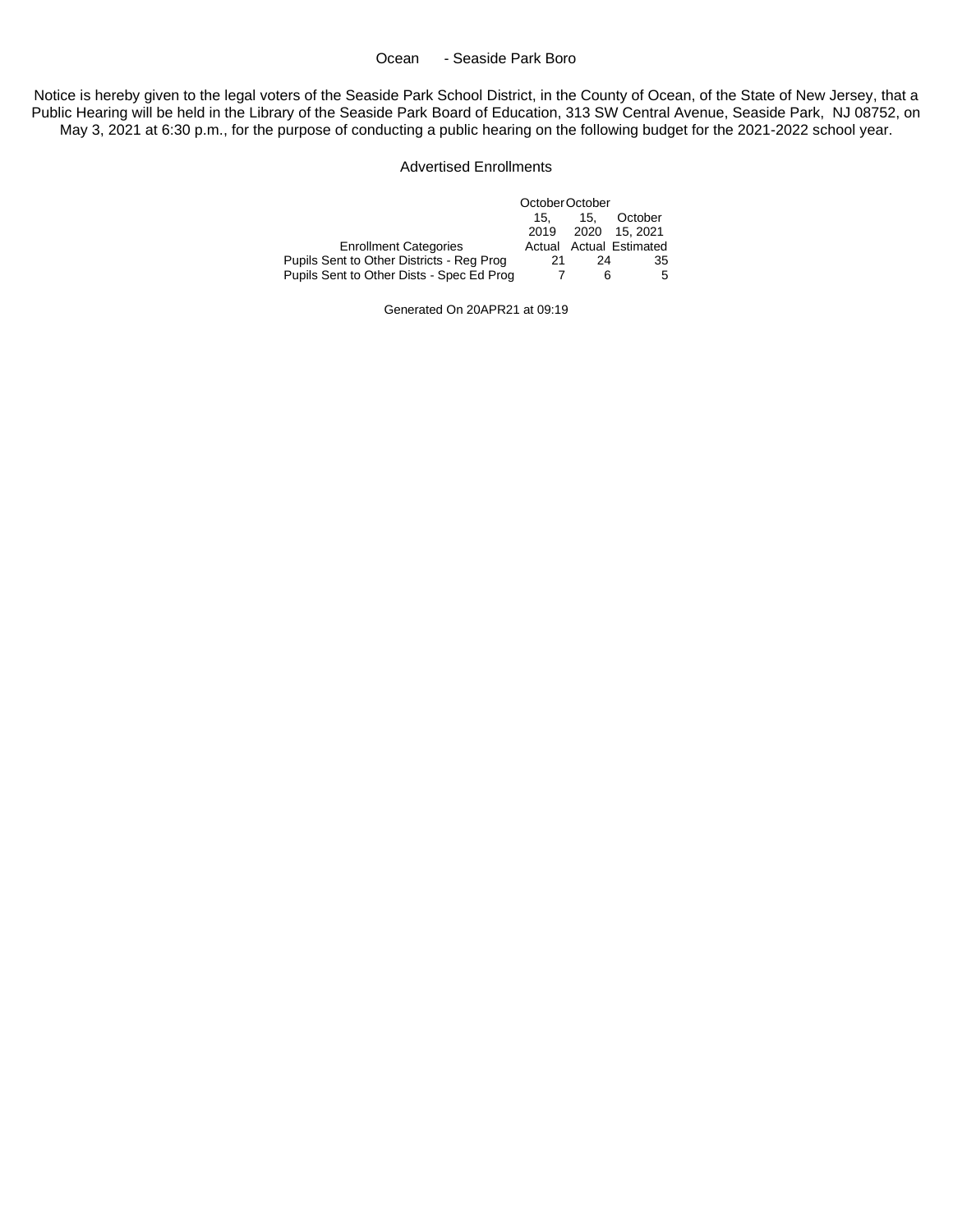## Ocean - Seaside Park Boro Advertised Revenues

| <b>Budget Category</b><br><b>Operating Budget:</b>           |           | Account 2019-20 Actual 2020-21 Revised 2021-22 Proposed |           |           |
|--------------------------------------------------------------|-----------|---------------------------------------------------------|-----------|-----------|
| <b>Revenues from Local Sources:</b>                          |           |                                                         |           |           |
| Local Tax Levy                                               | 10-1210   | 551,244                                                 | 518,938   | 415,008   |
| Sale of Property                                             | 10-1930   | $\Omega$                                                | 225,000   | 0         |
| Unrestricted Miscellaneous Revenues                          | $10-1XXX$ | 3,257                                                   | 0         | 0         |
| Interest Earned On Current Expense Emergency Reserve 10-1XXX |           | $\Omega$                                                | 0         | 1,500     |
| <b>Total Revenues from Local Sources</b>                     |           | 554,501                                                 | 743,938   | 416,508   |
| <b>Revenues from State Sources:</b>                          |           |                                                         |           |           |
| Categorical Transportation Aid                               | 10-3121   | 30,123                                                  | 30,123    | 30,123    |
| Categorical Special Education Aid                            | 10-3132   | 23,271                                                  | 23,271    | 23,271    |
| <b>Categorical Security Aid</b>                              | 10-3177   | 10,018                                                  | 10,018    | 10,018    |
| Adjustment Aid                                               | 10-3178   | 76,432                                                  | 57,391    | 33,864    |
| <b>Total Revenues from State Sources</b>                     |           | 139,844                                                 | 120,803   | 97,276    |
| <b>Budgeted Fund Balance-Operating Budget</b>                | 10-303    | 0                                                       | 204,125   | 206,270   |
| Withdrawal from Capital Reserve for Local Share              | 10-307    | 0                                                       | 0         | 225,000   |
| <b>Other Financing Sources</b>                               | $10-5XXX$ | $\Omega$                                                | 0         | 450,000   |
| Actual Revenues (Over)/Under Expenditures                    |           | $-118,213$                                              | 0         |           |
| <b>Total Operating Budget</b>                                |           | 576,132                                                 | 1,068,866 | 1,395,054 |
| Repayment of Debt:                                           |           |                                                         |           |           |
| <b>Revenues from Local Sources:</b>                          |           |                                                         |           |           |
| Local Tax Levy                                               | 40-1210   | 54,000                                                  | 0         | 0         |
| Local Tax Levy-Repayment of Community Disaster Loan          | 40-1210   | 0                                                       | 64,370    | 36,836    |
| <b>Total Revenues from Local Sources</b>                     |           | 54,000                                                  | 64,370    | 36,836    |
| <b>Budgeted Fund Balance</b>                                 | 40-303    | $\Omega$                                                | 0         | 27,536    |
| <b>Total Local Repayment of Debt</b>                         |           | 54,000                                                  | 64,370    | 64,372    |
| Actual Revenues (Over)/Under Expenditures                    |           | 10,371                                                  | 0         | 0         |
| <b>Total Repayment of Debt</b>                               |           | 64,371                                                  | 64,370    | 64,372    |
| <b>Total Revenues/Sources</b>                                |           | 640,503                                                 | 1,133,236 | 1,459,426 |
| <b>Total Revenues/Sources Net of Transfers</b>               |           | 640,503                                                 | 1,133,236 | 1,459,426 |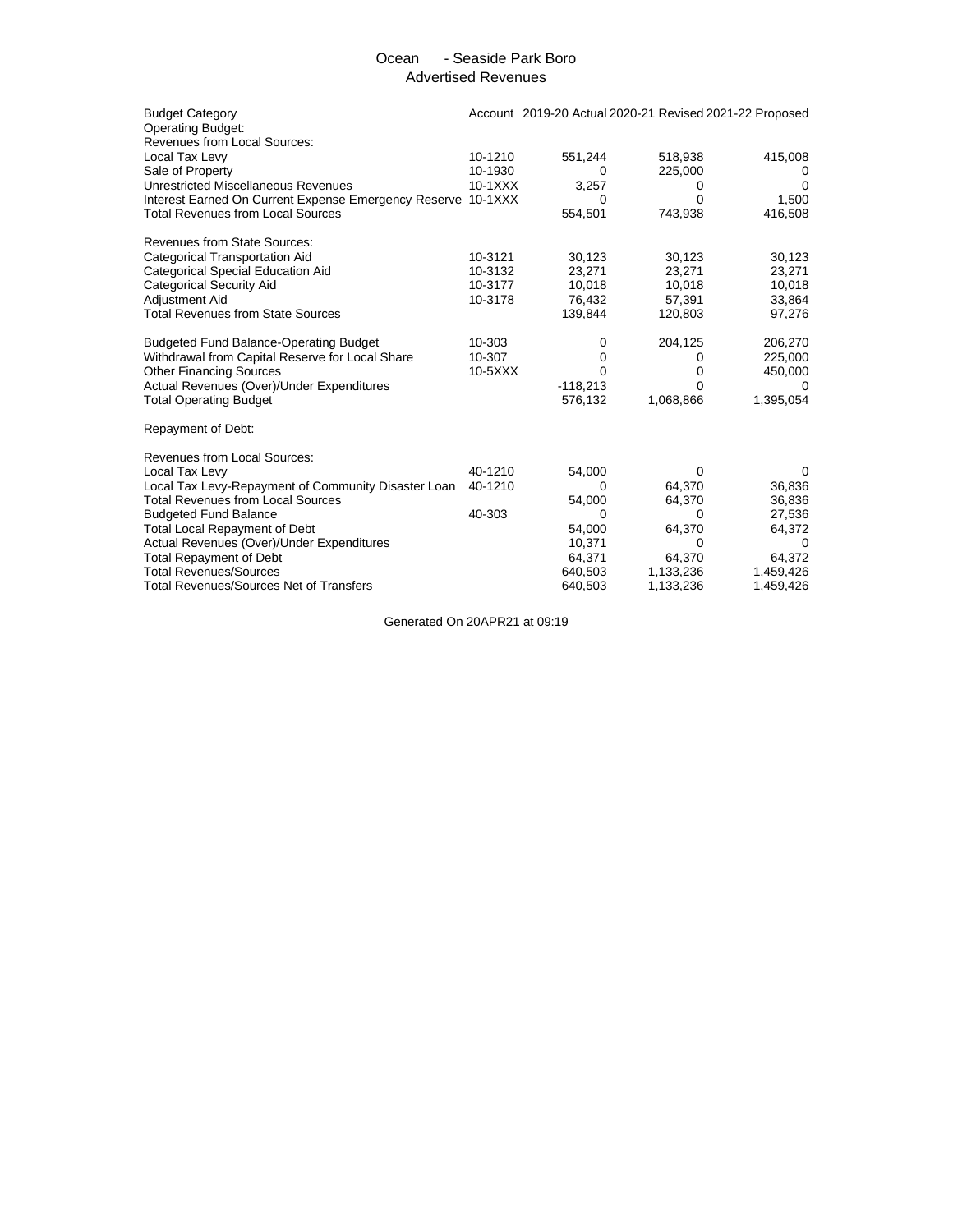# Ocean - Seaside Park Boro Advertised Appropriations

| <b>Budget Category</b>                                                       | Account        | 2019-20 Actual 2020-21 Revised 2021-22 Proposed |           |           |
|------------------------------------------------------------------------------|----------------|-------------------------------------------------|-----------|-----------|
| <b>General Current Expense:</b><br>Instruction:                              |                |                                                 |           |           |
| <b>Support Services:</b><br>Undistributed Expenditures-Instruction (Tuition) | 11-000-100-XXX | 322,718                                         | 423,774   | 492,885   |
| Undistributed Expenditures-Support Services-General Administration           | 11-000-230-XXX | 57,218                                          | 59,416    | 59,818    |
| Undistributed Expenditures-Central Services                                  | 11-000-251-XXX | 26,249                                          | 29,036    | 29,847    |
| Undistributed Expenditures-Administrative InformationTechnology              | 11-000-252-XXX | $\Omega$                                        | 2,183     | 2,200     |
| Undistributed Expenditures-Operation and Maintenance of Plant Services       | 11-000-26X-XXX | 60,984                                          | 69,660    | 74,007    |
| Undistributed Expenditures-Student Transportation Services                   | 11-000-270-XXX | 35,078                                          | 45,297    | 45,297    |
| Personal Services-Employee Benefits                                          | 11-XXX-XXX-2XX | 10.291                                          | 14,500    | 14,500    |
| <b>Total Undistributed Expenditures</b>                                      |                | 512,538                                         | 643,866   | 718,554   |
| Interest Earned on Current Expense Emergency Res                             | 10-607         | $\Omega$                                        | 0         | 1,500     |
| <b>Total General Current Expense</b>                                         |                | 512,538                                         | 643,866   | 720,054   |
| Capital Expenditures:                                                        |                |                                                 |           |           |
| <b>Facilities Acquisition and Construction Services</b>                      | 12-000-400-XXX | 63,594                                          | 425,000   | 675,000   |
| <b>Total Capital Outlay</b>                                                  |                | 63,594                                          | 425,000   | 675,000   |
| <b>General Fund Grand Total</b>                                              |                | 576,132                                         | 1,068,866 | 1,395,054 |
| Repayment of Debt:                                                           |                |                                                 |           |           |
| Total Regular Debt Service                                                   | 40-701-510-XXX | 64,371                                          | 64,370    | 64,372    |
| <b>Total Debt Service Funds</b>                                              |                | 64,371                                          | 64,370    | 64,372    |
| <b>Total Expenditures/Appropriations</b>                                     |                | 640,503                                         | 1,133,236 | 1,459,426 |
| Total Expenditures Net of Transfers                                          |                | 640,503                                         | 1,133,236 | 1,459,426 |
|                                                                              |                |                                                 |           |           |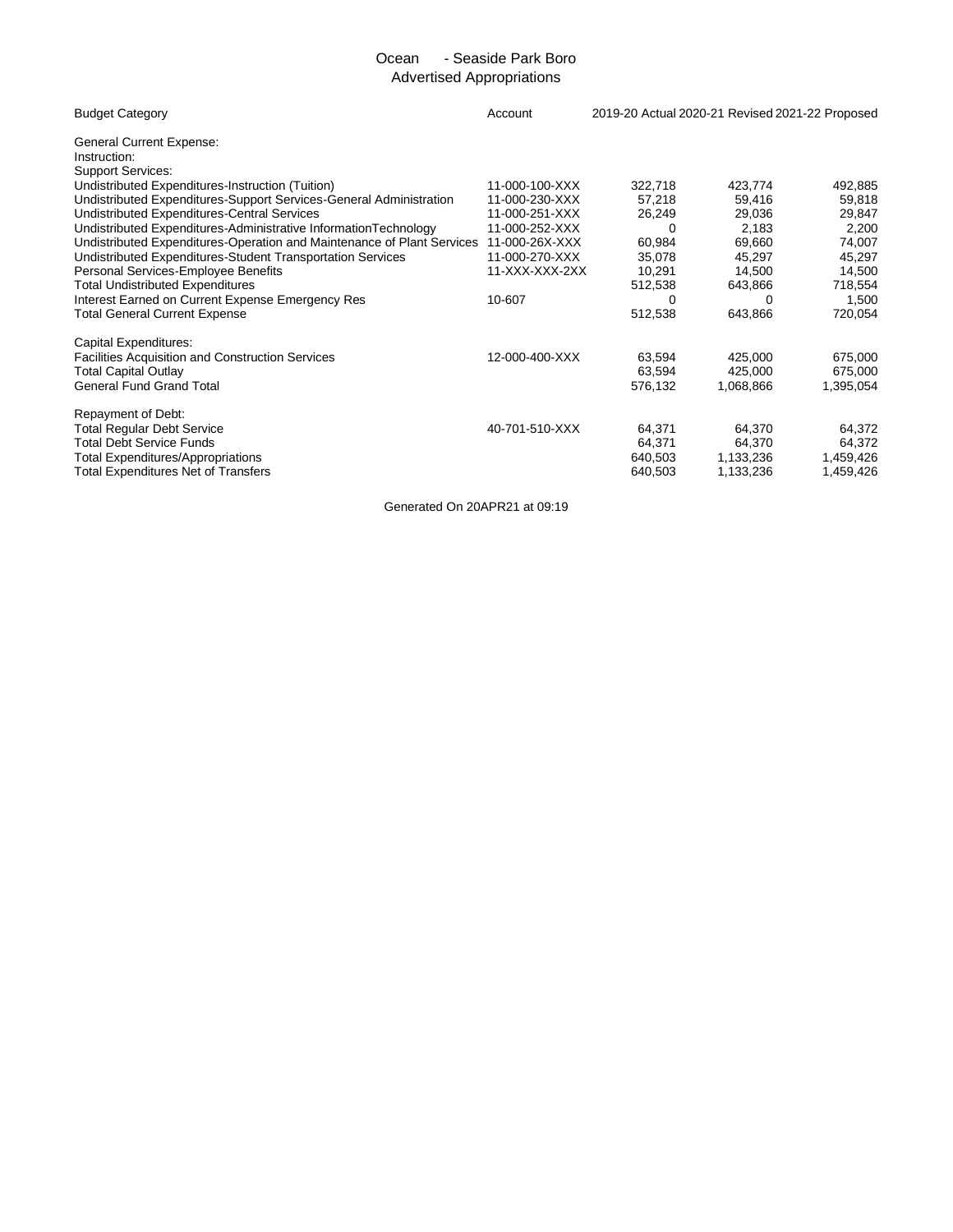# Ocean - Seaside Park Boro Advertised Recapitulation of Balances

|                                                                    | Audited<br>Balance                          | Audited<br>Balance | Estimated<br><b>Balance</b> | Estimated<br>Balance |
|--------------------------------------------------------------------|---------------------------------------------|--------------------|-----------------------------|----------------------|
| <b>Budget Category</b>                                             | 06-30-2019 06-30-2020 06-30-2021 06-30-2022 |                    |                             |                      |
| Unrestricted:                                                      |                                             |                    |                             |                      |
| --General Operating Budget                                         | 372.030                                     | 250,870            | 175,000                     | 175,000              |
| --Repayment of Debt                                                | 37.907                                      | 27,536             | 27,536                      | 0                    |
| Restricted for Specific Purposes - General Operating Budget:       |                                             |                    |                             |                      |
| --Capital Reserve                                                  |                                             | 0                  | 225.000                     |                      |
| --Adult Education Programs                                         |                                             |                    |                             |                      |
| --Maintenance Reserve                                              |                                             |                    |                             |                      |
| --Legal Reserve                                                    | 320,152                                     | 409.525            | 206.270                     |                      |
| --Tuition Reserve                                                  |                                             |                    |                             |                      |
| --Current Expense Emergency Reserve                                |                                             | 150.000            | 150.000                     | 151.500              |
| --Impact Aid Reserve for General Expenses (Sections 8002 and 8003) |                                             |                    |                             | $\Omega$             |
| --Impact Aid Reserve for Capital Expenses (Sections 8007 and 8008) | 0                                           | 0                  |                             | 0                    |
| Repayment of Debt:                                                 |                                             |                    |                             |                      |
| --Restricted for Repayment of Debt                                 |                                             |                    | 0                           | 0                    |